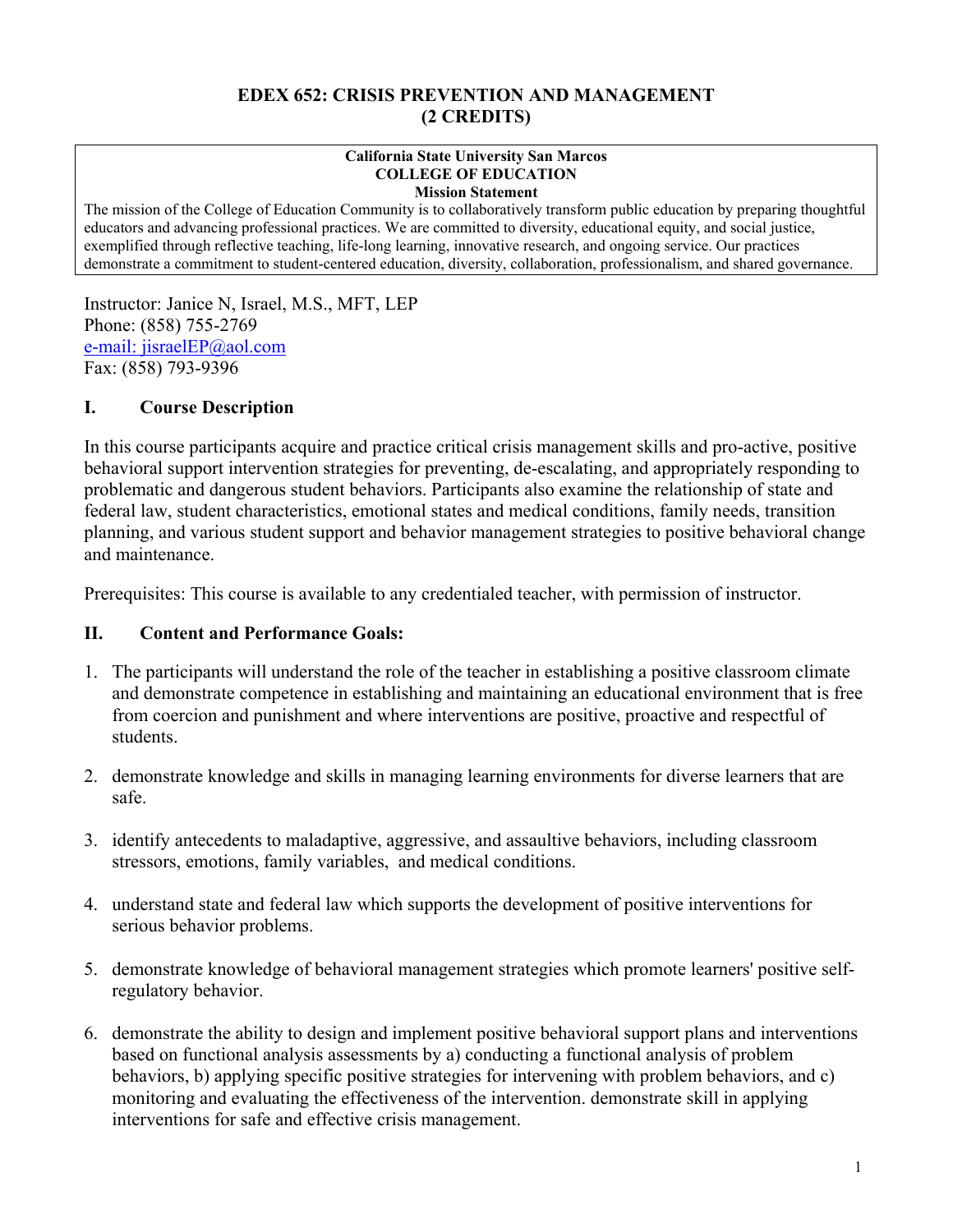#### **III. Professional and Administrative Requirements**

- 1. Attend all class sessions. Be on time. Please call the instructor when you are unable to attend class or when you will be late. It is the policy of the CSUSM College of Education that any student who misses 20% or more of class time or class sessions may not receive a passing grade for a course.
- 2. "Person-first" language (e.g., "Student with Down Syndrome" rather than "Down Syndrome student;" "Johnny who happens to have Down Syndrome" rather "My Down Syndrome student") must be used throughout all written and oral assignments and discussions.
- 3. Word process all written documents. Keep a copy of all of your work. You will want these copies for your records and for potential future use as professional portfolio entries.
- 4. Complete and hand in all assignments on the due dates for full credit. If you have extraordinary circumstances that impact completion of your assignments, please let the instructor(s) know. Any time that you have questions or concerns, please contact the instructor(s) immediately.
- 5. Participate in class discussions and group activities and demonstrate positive interpersonal skills with classmates and guests.
- 6. Select a class "buddy" to ensure that you receive handouts and information when you must miss class.

| Buddy:     |          |
|------------|----------|
| Telephone: | Fax:     |
| e-mail:    | Address: |

#### **Activities and instructional methods for realizing objectives:**

class discussions group work lectures readings observations demonstrations & modelling of techniques role plays guided practice and feedback case history reviews applied use of behavior evaluation instruments

#### **Evaluation of attainment of these knowledge bases and skills:**

| attendance |                          |  | punctuality participation in class role-play performance | group |
|------------|--------------------------|--|----------------------------------------------------------|-------|
| final exam | collaborative activities |  | assessment outcomes                                      |       |

#### **IV. What Books and Materials Do I Need For Class?**

Readings, manuals, lecture guides, case studies. www.preschoolfun.com

#### **Recommended Reading (no required text)**

Browning-Wright, D., Gurman, H.B., & the Calif. Assoc. of School Psychologists/Diagnostic Center So. Calif. Positive Intervention Task Force (1998). Positive intervention for serious behavior problems: Best practices in implementing the Hughes Bill(AB 2586) and the positive behavioural intervention regulations. (Revised Edition) Sacramento: California Department of Education.

#### **V Scholastic Requirements**

|           | Grading Scale (in Percentages): |          |           |                 |
|-----------|---------------------------------|----------|-----------|-----------------|
| A: 94-100 | $A - 92-93$ $B + 89-91$         | B: 86-88 | B-: 84-86 | $C^{+}$ : 81-83 |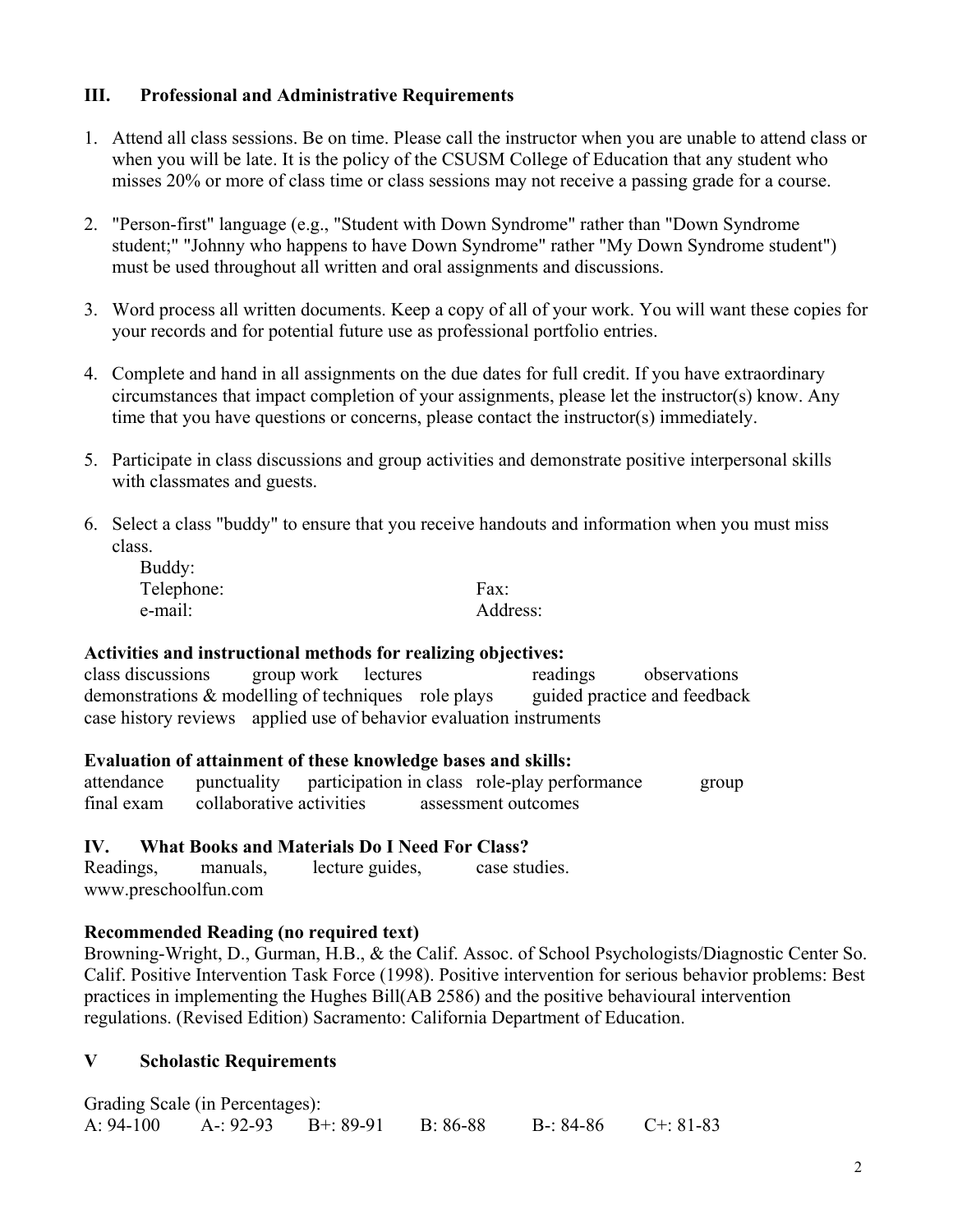| <b>Criteria for Grading:</b><br>$A$ (Excellent): | Performance at the highest level, showing sustained excellence in meeting<br>all course objectives and requirements and exhibiting an unusual degree of<br>intellectual initiative. |
|--------------------------------------------------|-------------------------------------------------------------------------------------------------------------------------------------------------------------------------------------|
| B(Good):                                         | Performance at a high level, showing consistent and effective achievement<br>in meeting course objectives and requirements.                                                         |
| $C$ (Satisfactory):                              | Performance at an adequate level, meeting the basic objectives and<br>requirements of the course.                                                                                   |

*NOTE:* The minimum acceptable grade for a course in the professional education credential sequence is C+. A "B" average must be maintained for continuation in the program.

## **Class Attendance and Participation (10 maximum points)**

This course consists of 6, 4-hour class sessions and at least one individual conference. Regular and punctual attendance is required. This class is interactive in nature, and the in- class experiences and discussions are difficult if not impossible to recreate. Additionally, each class member is expected to practice exemplary collaborative teaming and participatory behavior. To reinforce the program's commitment to the development of professional interpersonal skills, students earn points each class for: a) arriving on time; b) returning from breaks on time; c) staying for all of the class; and d) fully participating and cooperating with classmates, instructors, and guests. Participants who arrive late, departs early, engage a "non-collaborative" behavior, or fail to have assignments prepared on time can expect to receive less than the maximum points for a class or an assignment.

#### **College of Education Attendance Policy**

Due to the dynamic and interactive nature of courses in the COE, all students are expected to attend all classes and participate actively. At a minimum, students must attend more than 80% of class time or s/he may not receive a passing grade for the course at the discretion of the instructor. Should you have extenuating circumstances, talk with the instructor immediately.

#### **Functional Analysis Assessment (20 maximum points)**

Each student will be required to individually conduct a functional analysis assessment for an individual with severe behavioral challenges. Forms for completing this assignment will be provided in class. Performance criteria will include but not be limited to the following:

- 1. Clear understanding and expression for the motivation of the behavior.
- 2. Clear definition and description of all ecological factors.
- 3. Efficiency of strategies used in the analysis of behavior.
- 4. Accurate definition and description of the behavior.
- 5. Accurate description of history of behavior and previous interventions.
- 6. Complete description of possible positive reinforcers.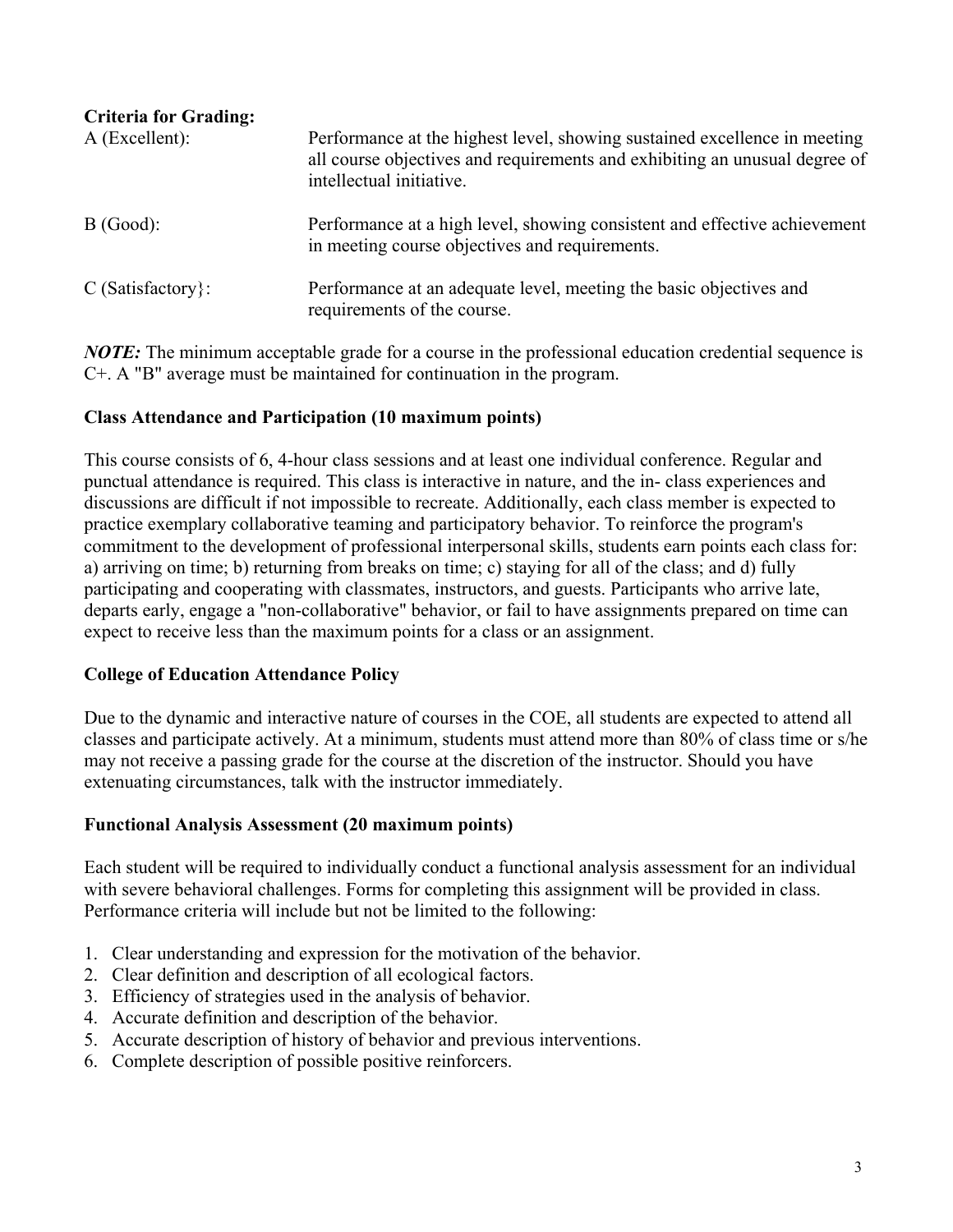### **Behavior Intervention Plan (40 maximum points)**

Each student will develop a behavior intervention plan based upon information from the functional analysis assessment. .Forms for completing this assignment will be provided in class. Performance criteria will include but not be limited to the following:

- 1. Clear, concise, and accurate Functional Analysis Assessment Summary.
- 2. Accurate delineation of baseline data for both maladaptive and adaptive replacement behaviors.
- 3. Quality, practicality, and creativity of intervention strategies.
- 4. Ease of implementation of strategies.
- 5. Relationship of strategies to the student's determined needs and strengths.
- 6. Ease for implementing a fading out procedure.
- 7. Ease of data collection system.
- 8. Quality of relationship and data collected and student's goals.
- 9. Readily understandable to classroom teacher, student, family, and others.
- 10. Supports and develops a child's self-esteem and dignity.

#### **CRISIS-PLUS\* Training (30 maximum points)**

\***C**risis **R**esponse **I**ntervention **S**trategies **I**n **S**chools-**P**revention **L**ogic **U**nder **S**tress *(Certificate awarded upon successful completion of training)* 

Each student will demonstrate the skills to intervene in a crisis situation using the most appropriate intervention strategy for the behavior. Performance assessment will be based up participant's engagement in all activities which included role-plays. observations, and anecdotal competence. (15 maximum point)

Each student as a member of a team will develop a response plan for three typical sample crisis situations. Performance criteria will include but not be limited to the following: (15 maximum points)

- 1. The level of appropriate response to the severity of behavior.
- 2. Relationship of response to the student's determined needs and strengths.
- 3. Demonstrated understanding of a student's motivation.
- 4. Match staff response to student's motivation for behaviors.
- 5. Appropriate timing of responses during escalation cycle.